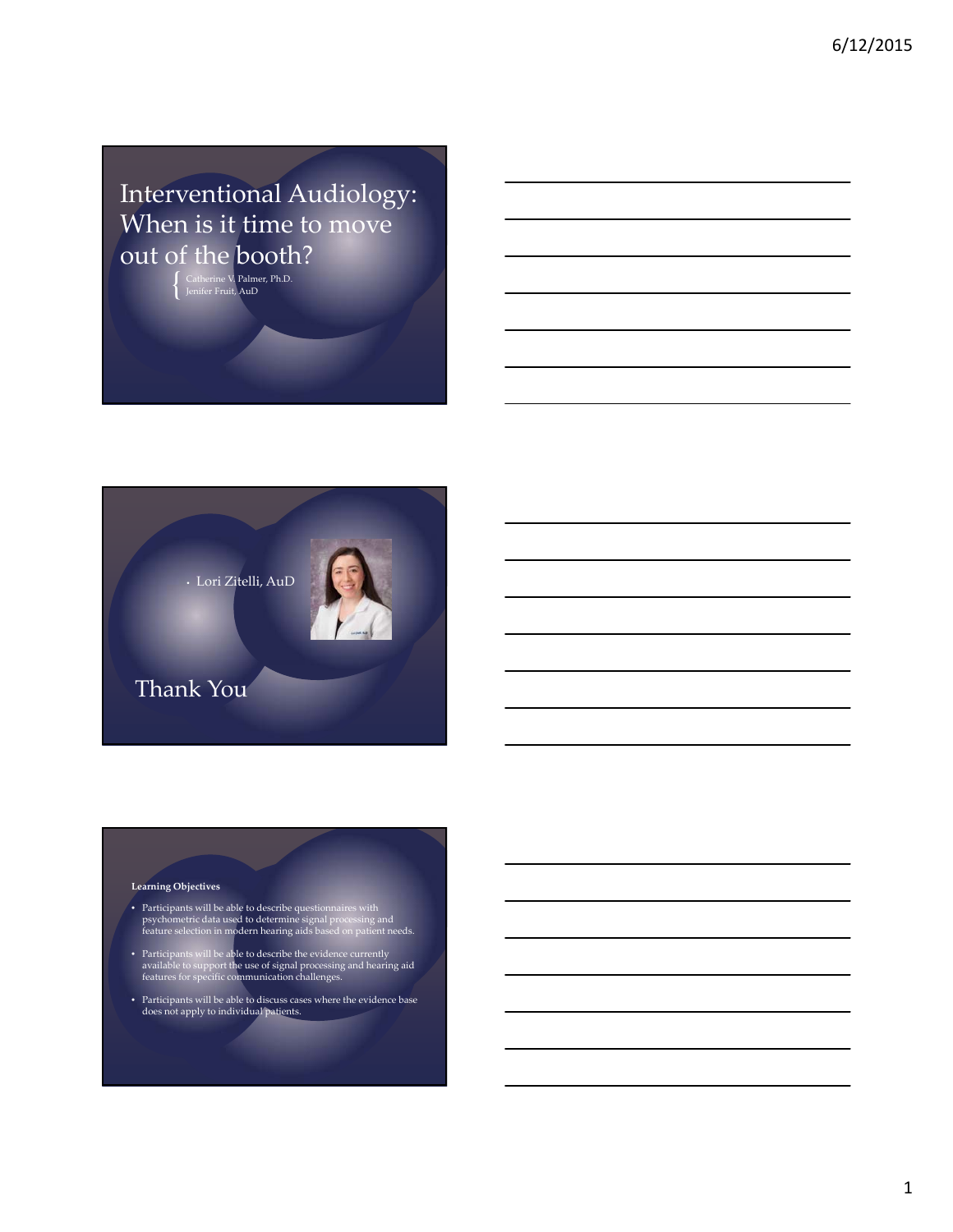

| <u>expertise</u> |  |  |
|------------------|--|--|
|                  |  |  |
|                  |  |  |
|                  |  |  |

# Interventional Audiology Taylor & Tysoe (2013)

Interventional Medicine

• Increased costs of healthcare

•Focus on *preventing illnesses*

Interventional Audiology

•Goal: Minimize impairment

•Goal: Maximize Function

Targeting patients whose primary concern may not be "hearing".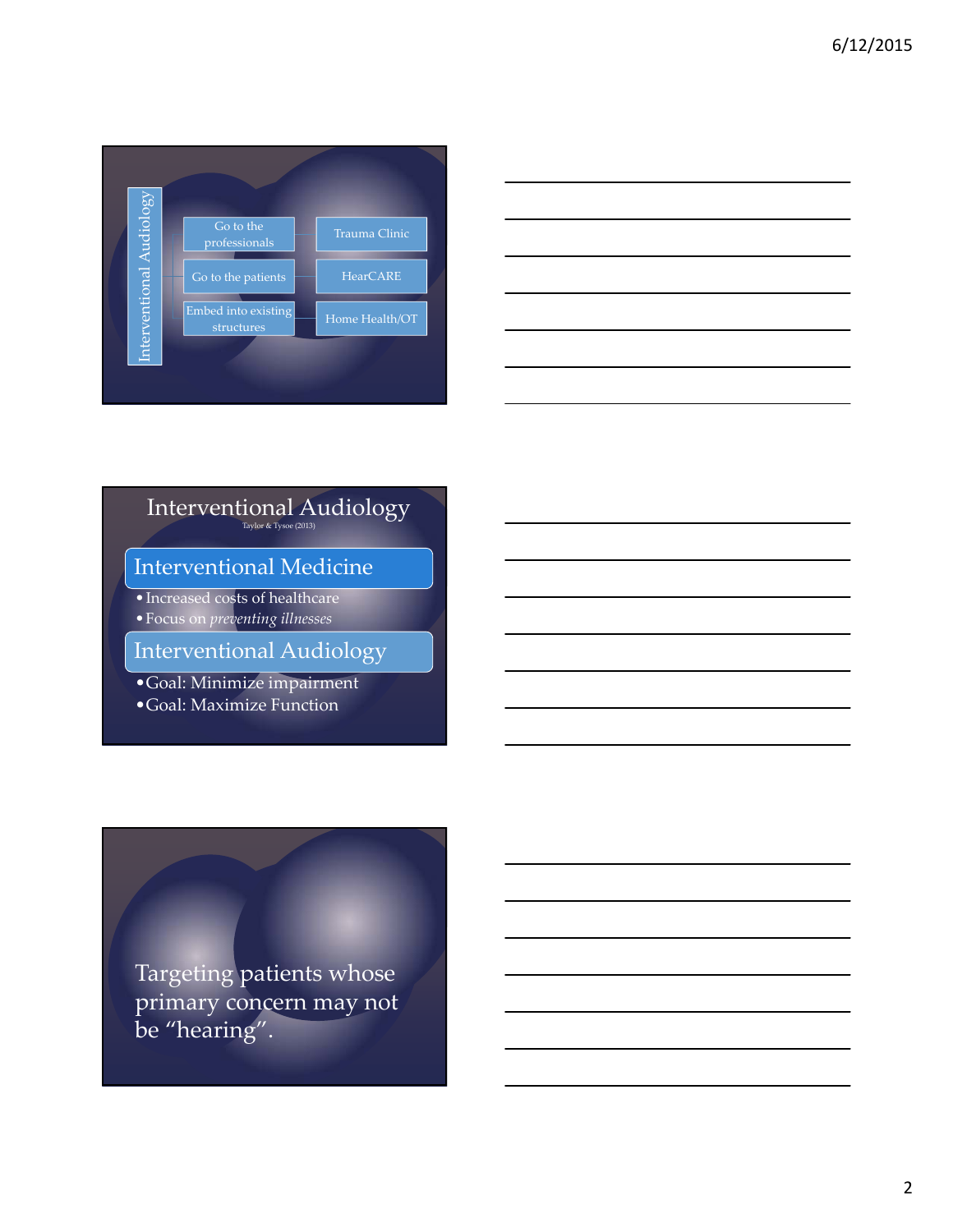# Interventional Audiology Taylor & Tysoe (2013)

**Why focus on earlier treatments for hearing loss?**

Hearing loss interferes with a patient's ability to be treated for other medical conditions Hearing loss may accelerate some disabilities (cognitive dysfunction, etc)

**Prevention, early detection, & evidence‐ based treatment result in:**

Improved quality of care Patient compliance Improved outcomes Reduced overall cost of care

## Impact of Untreated HL & Poor Communication on **Healthcare**

- Inpatient & Outpatient Care
- Healthcare Providers'Attitudes
- Does Hearing Matter?



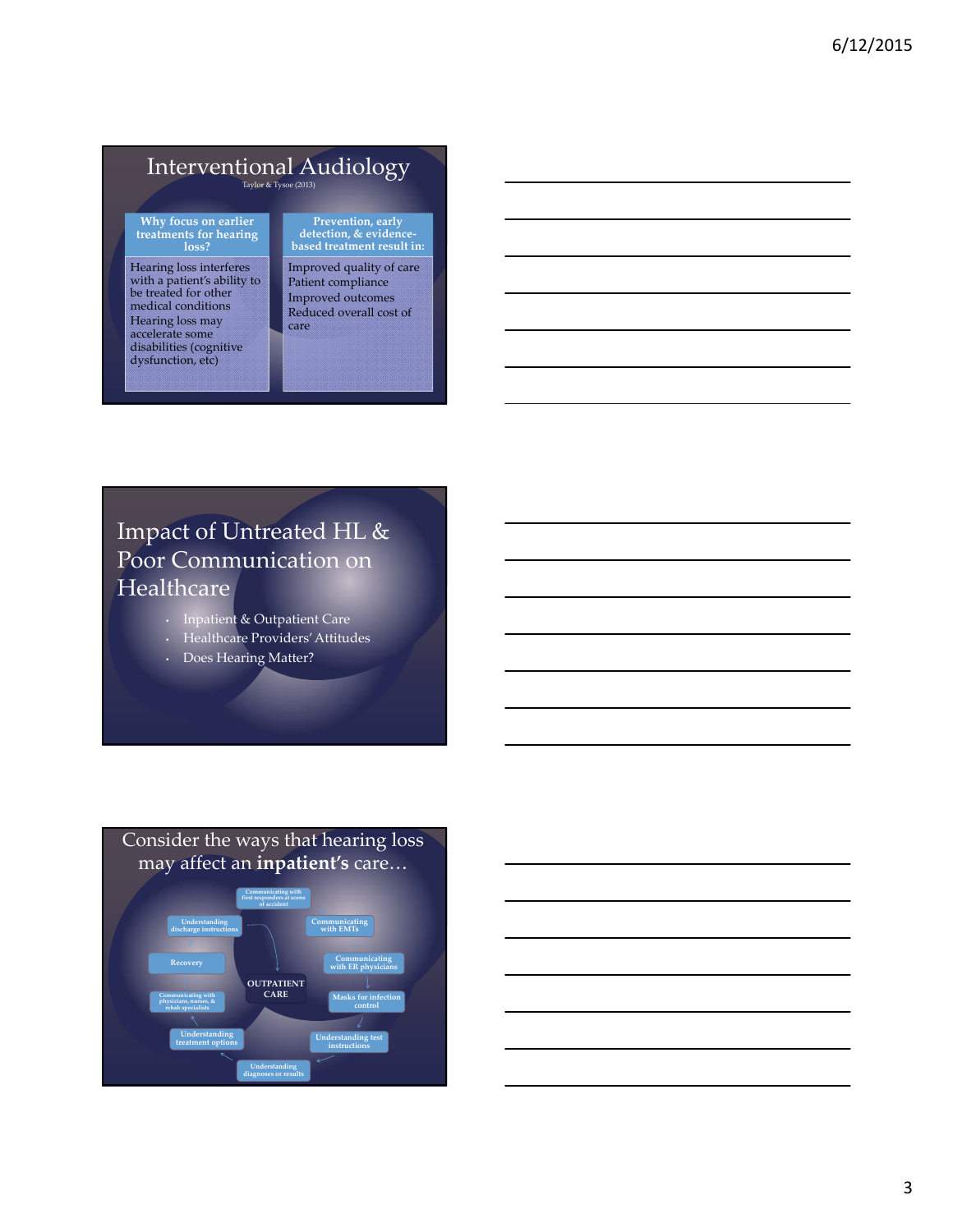

| ___ |
|-----|
|     |
|     |
|     |
|     |
|     |
|     |
|     |
|     |
|     |
|     |
|     |
|     |

### Healthcare Providers'Attitudes About Patients With Disabilities





## Can Hearing Loss Negatively Affect Healthcare Outcomes?



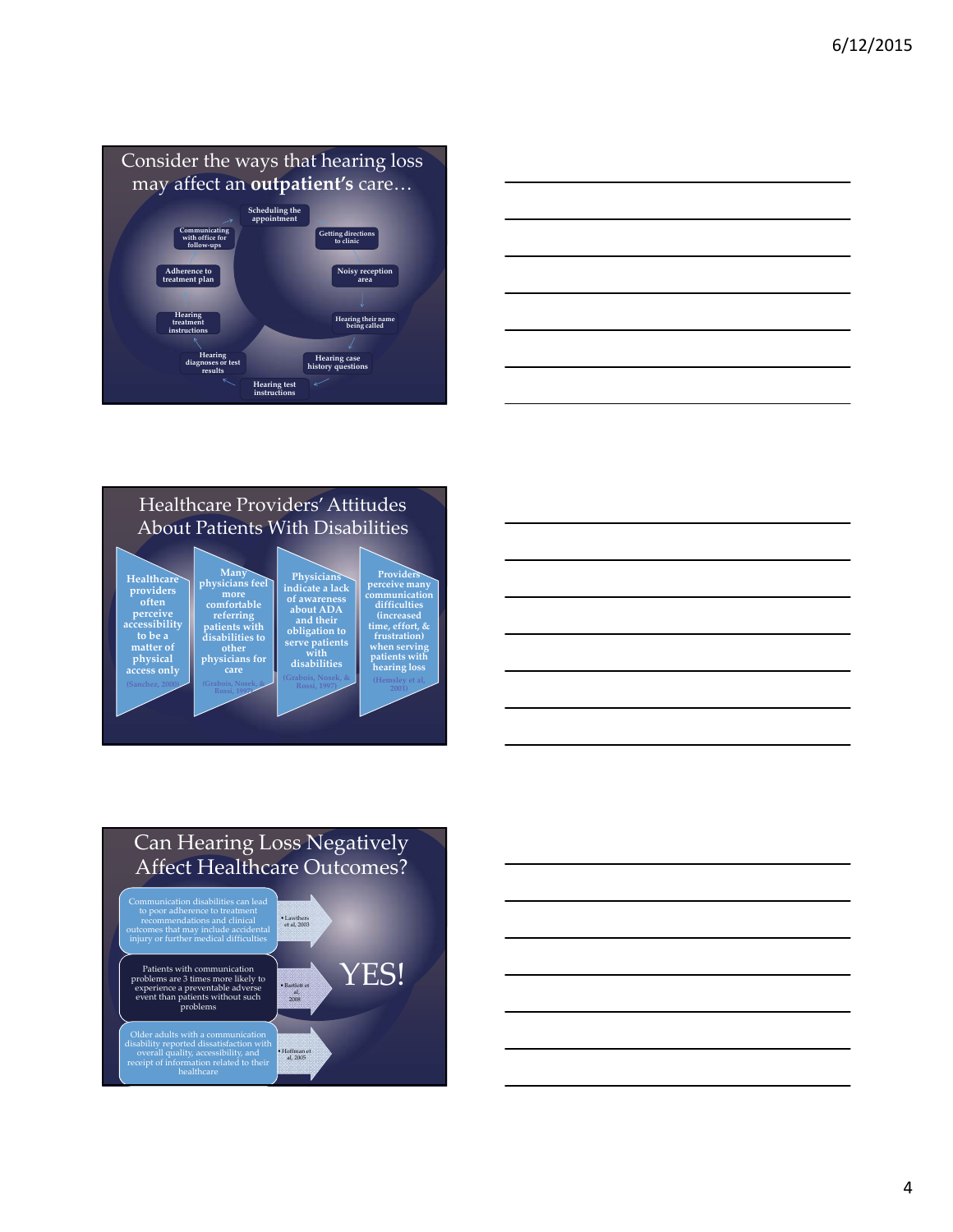#### Resurgence of Interdisciplinary **Healthcare** (Baldwin, 1996)

- Development of interdisciplinary practice in the USA
- Phases I (1940s) VII (emerging)
- Why the resurgence now?
- Declining availability of PCPs
- Increasing number of patients w/o health insurance
- Rising costs of healthcare
- TQM / CQI



## Interventional Audiology in the UPMC system

- *Existing:* Trauma Clinic
- *Emerging:* HearCARE: Hearing and Communication Assistance for Resident Engagement
- *Future:* Home Health/OT?

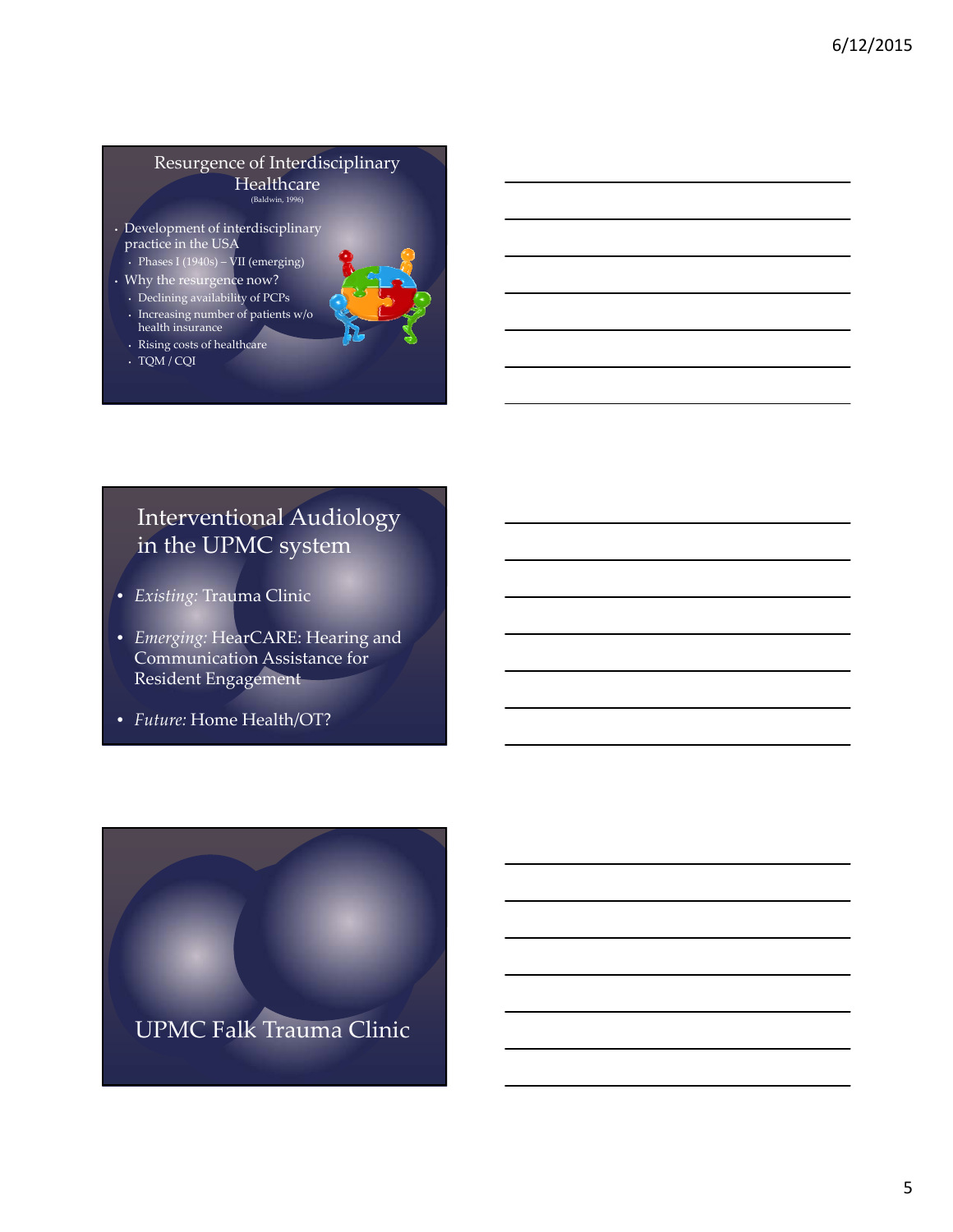## History of the UPMC Falk Trauma Clinic

• Has existed for years as a way for the Trauma Dept to follow‐up with patients who have been discharged • January 2014





## Factors Affecting Success of Interprofessional Teamwork • **Size of the team** (Poulton & West, 1999) small = effective

- **Composition of the team** (Borrill et al, 2000)  $\rightarrow$  diversity = effectiven **• Leadership** (Field & West, 1995)  $\rightarrow$  necessary for decision making • **Stability of the team** (Cashman et al, 2004) full time staff = effective • **Organizational support** (Borrill et al, 2000) predictor of success **• Regular team meetings** (Rutherford & McArthur, 2004)  $\rightarrow$  impr **• Interpersonal relationships** (Molyneaux, 2001)  $\rightarrow$  necessary for effective **• Team goals** (Poulton & West, 1999)  $\rightarrow$  necessary for effective teamwork • **Understanding professional roles** (MacDonald et al, 2010) better collaborative effort
- **Audit/evaluation** (Field & West, 1995) makes team feel valued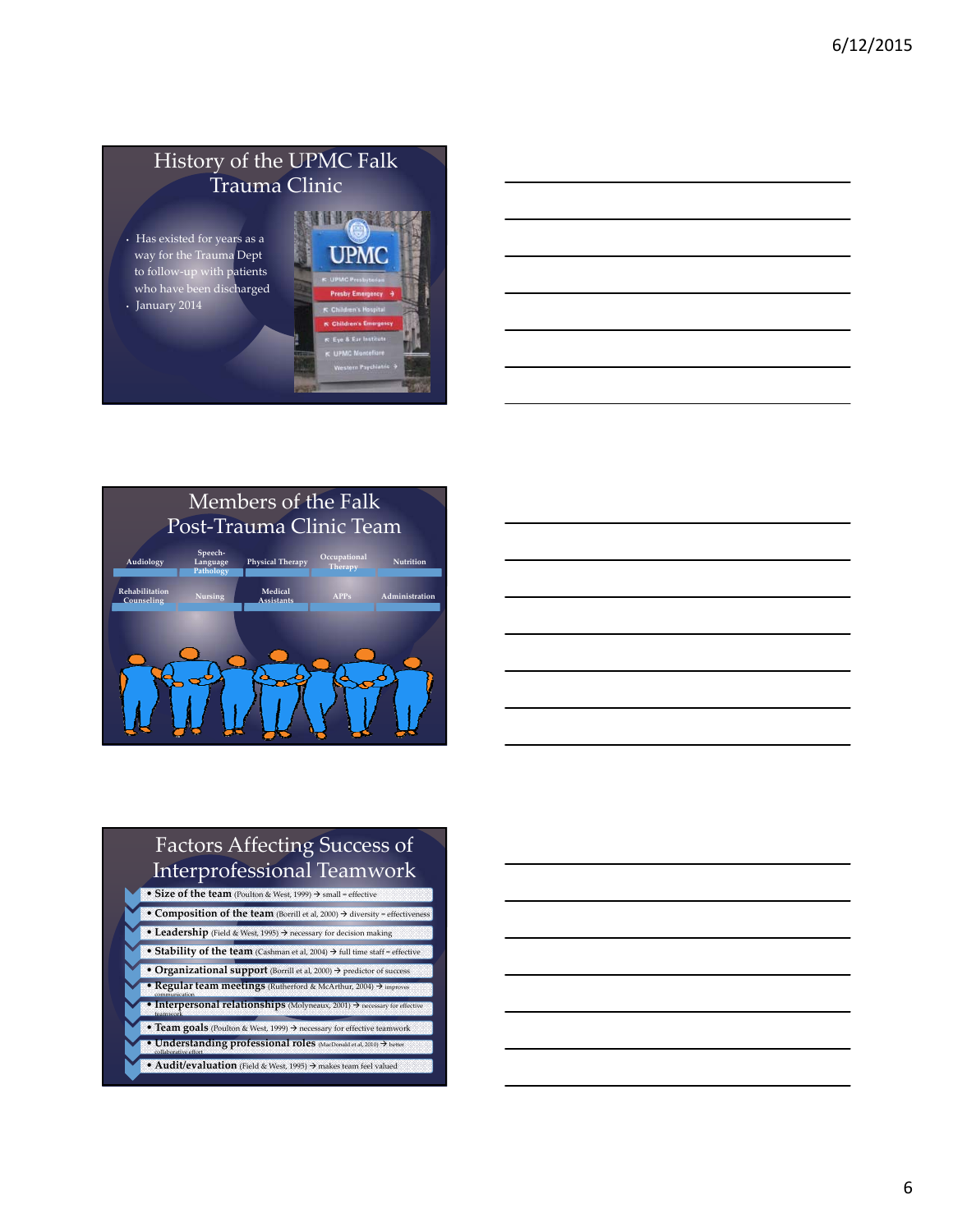| Ideality vs. Reality |                                                                         |
|----------------------|-------------------------------------------------------------------------|
|                      | Ideally, the UPMC Falk Trauma ClinicReally, the UPMC Falk Trauma Clinic |

| has a small group of people.                                                             | has 6 rehab professionals, MAs, APPs, & Vead                                                          |
|------------------------------------------------------------------------------------------|-------------------------------------------------------------------------------------------------------|
| is occupationally diverse.                                                               | represents 9 professions.                                                                             |
| has established a clear leader.                                                          | 's leader is a registered nurse                                                                       |
| has members who are consistently presenthas 1-2 members from each profession             | who are consistently present.                                                                         |
| is supported by their organization.                                                      | is supported by UPMC & Pitt.                                                                          |
| holds regular team meetings.                                                             | meets 2 times per week.                                                                               |
| is comprised of members who enjoy working is comprised of members who enjoy<br>together. | working together!                                                                                     |
| has established mutual goals.                                                            | 's goal is to use APPs/clinicians to<br>consolidate rehab resources & facilitat<br>a speedy recovery. |
| has a clear understanding of each member's.'s members each contribute something<br>role. | unique & specific to the group.                                                                       |
| has a way of evaluating their performance. seeks patient feedback. Also, we are          | working with the Health Policy Institute.<br>to track outcomes.                                       |

| <u> 1989 - Johann Stoff, deutscher Stoff, der Stoff, der Stoff, der Stoff, der Stoff, der Stoff, der Stoff, der S</u> |  |  |
|-----------------------------------------------------------------------------------------------------------------------|--|--|
|                                                                                                                       |  |  |
|                                                                                                                       |  |  |
| <u> 1989 - Johann Barn, mars ann an t-Amhainn an t-Amhainn an t-Amhainn an t-Amhainn an t-Amhainn an t-Amhainn an</u> |  |  |
| <u> 1989 - Johann Barn, amerikan bernama di sebagai bernama dan bernama di sebagai bernama di sebagai bernama di</u>  |  |  |
|                                                                                                                       |  |  |

### Barriers to Effective Interdisciplinary **Education**

(Baldwin, 1996)

- Limitations of curriculum (timing)
- Lack of interdisciplinary role models • Limitations of traditional model of professional education
- Profession & disciplinary "turf‐guarding"
- Certification & accreditation requirements
- Administrative resistance
- Difficulty matching schedule & skill level of students
- Initial expense of new programs

## Can UPMC's Falk Trauma Clinic be an effective teaching tool?

Lack of interdisciplinary role models Several clinicians who are excellent role mode Limitations of traditional model of professional education

Profession & disciplinary "turf guarding" Disciplines work together to achieve highest

Limitation of curriculum (timing) Held during clinic time, not class time. Students are not required to memorize or recite information, but synthesize & act.

**Barrier Does our Trauma Clinic overcome** 

Certification & accreditation requirements APPs/clinicians are not constrained by accreditation requirements in clinic. Administrative resistance No additional work required by University<br>Administrative personnel.

Difficulty matching schedule ه skill level ه wear AuD students have enough experience<br>A No expense to the University.<br>Initial expense of new programs knowledge to appreciate higher levels of learning.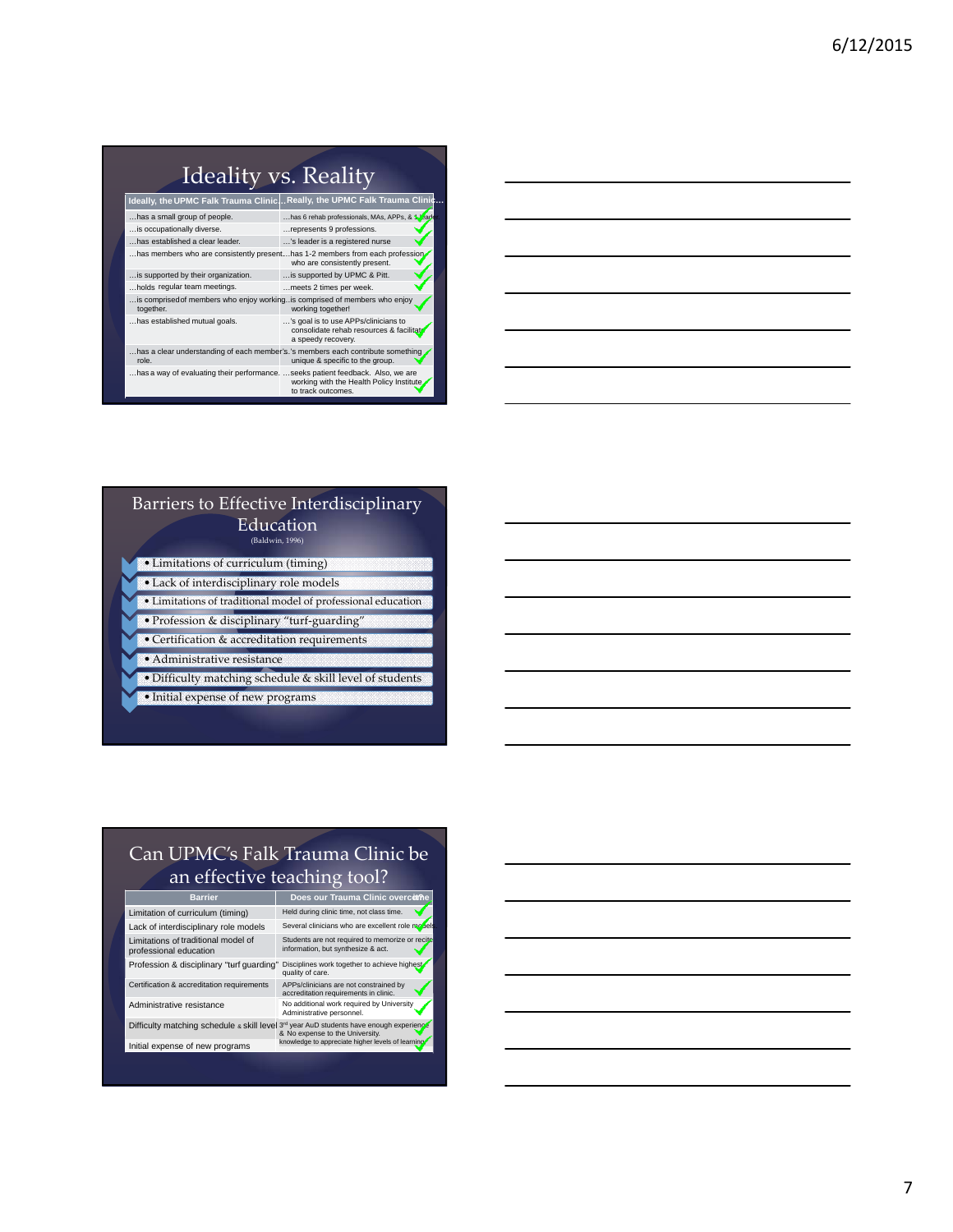## Interventional Audiology

- GOALS FOR TRAUMA CLINIC:
- Intervening ON the day of clinic
- Referring for help AFTER the day of clinic
- Helping future patients BEFORE the day of
- clinic
- Preventing FUTURE trauma
- Promoting AWARENESS of our services



## Intervening ON The Day Of Clinic

#### Intervention options:

- Hearing screen
- Inexpensive amplifier
- Repair personal hearing aid
- Instruction to patient, family and staff on communication strategies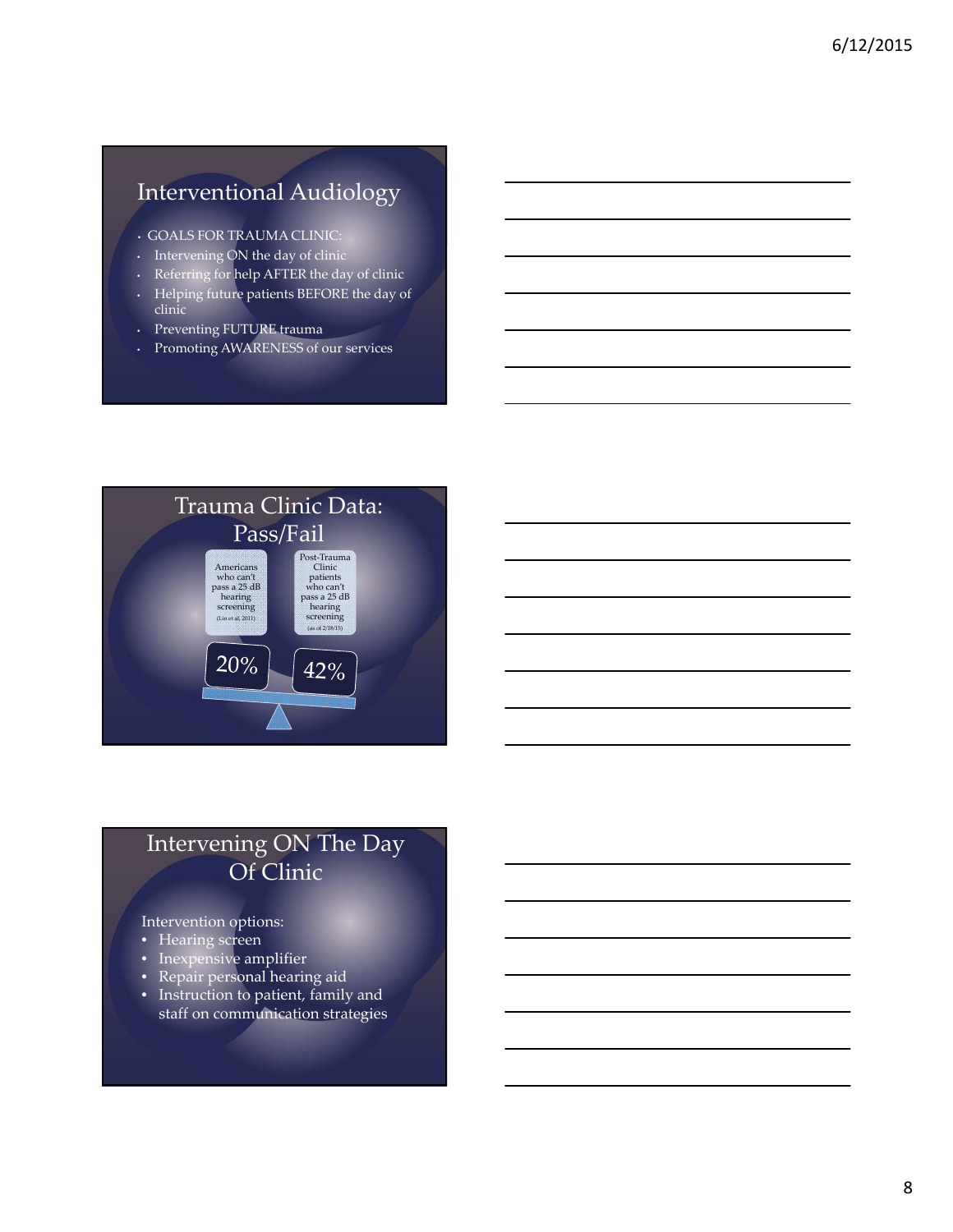

|  | <u> 1989 - Andrea Andrea Andrea Andrea Andrea Andrea Andrea Andrea Andrea Andrea Andrea Andrea Andrea Andrea Andr</u> |
|--|-----------------------------------------------------------------------------------------------------------------------|
|  |                                                                                                                       |
|  |                                                                                                                       |
|  |                                                                                                                       |
|  |                                                                                                                       |
|  |                                                                                                                       |
|  |                                                                                                                       |
|  |                                                                                                                       |
|  |                                                                                                                       |
|  |                                                                                                                       |
|  |                                                                                                                       |
|  |                                                                                                                       |
|  |                                                                                                                       |
|  |                                                                                                                       |
|  |                                                                                                                       |
|  |                                                                                                                       |
|  |                                                                                                                       |
|  |                                                                                                                       |







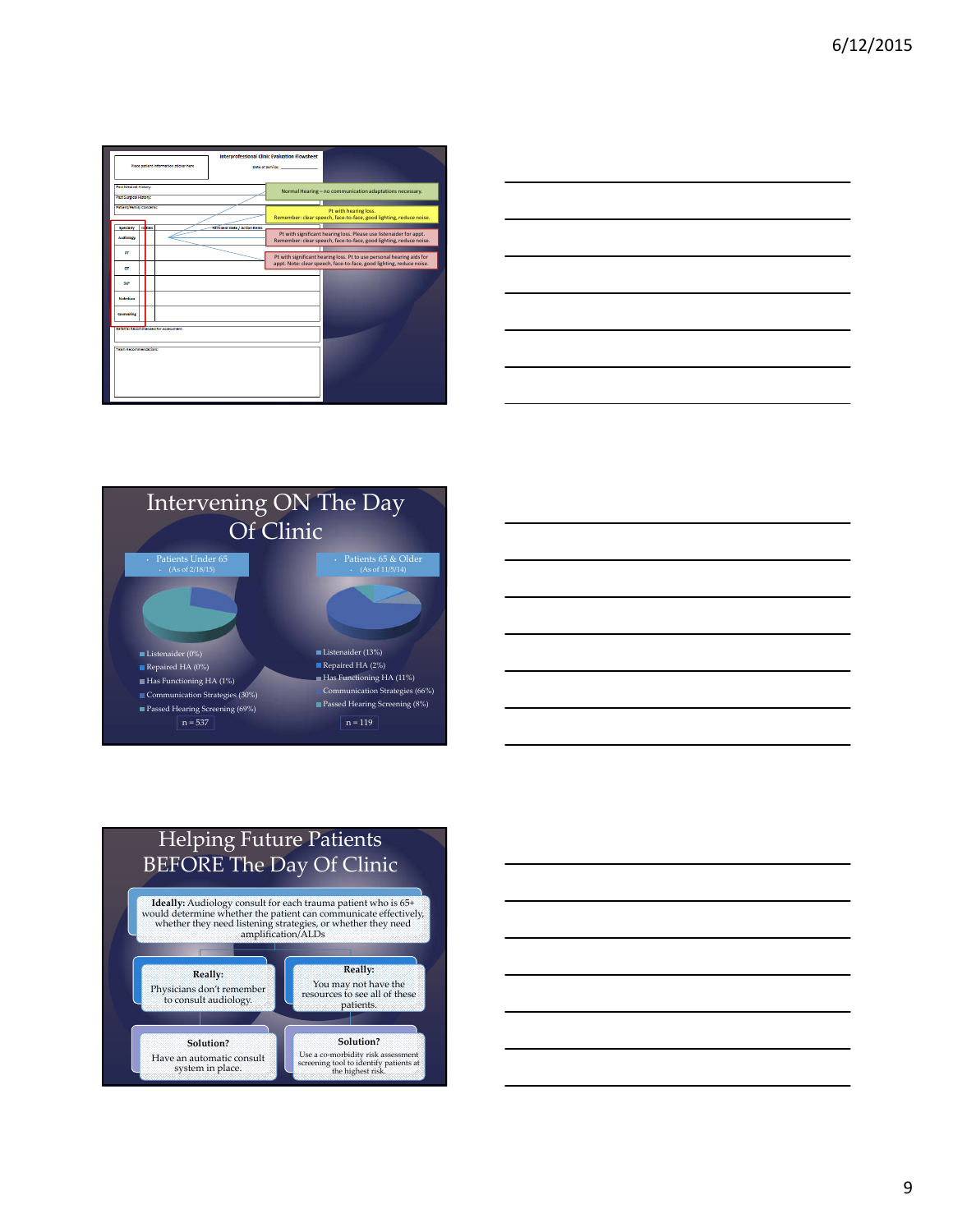#### Multifactorial Risk Assessment Weinstein (2013)

| <b>Health Condition</b>                                                                                     | Yes          | No       |
|-------------------------------------------------------------------------------------------------------------|--------------|----------|
| 1. Do you smoke cigarettes?                                                                                 | 1            | $\Omega$ |
| 2. Do you or a family member believe that you have difficulty<br>hearing or understanding?                  | 1            | $\Omega$ |
| 3. Have you been told that you now have diabetes?                                                           | $\mathbf{1}$ | $\Omega$ |
| 4. Have you been told that you have cardiovascular disease at<br>this time?                                 | $\mathbf{1}$ | $\Omega$ |
| 5. Have you been told that you now have arthritis?                                                          | 1            | $\Omega$ |
| 6. Are you taking aminoglycoside antibiotics, cisplatin, an<br>anti-inflammatory agent, or a loop diuretic? | 1            | $\Omega$ |
| 7. Have you had a fall within the past year?                                                                | $\mathbf{1}$ | $\Omega$ |
| 8. Have you been told that you have low vision or blindness?                                                | 1            | $\Omega$ |
| 9. Have you been told that you are suffering from depression? 1                                             |              | $\Omega$ |
| TOTAL SCORE:                                                                                                |              |          |
|                                                                                                             |              |          |





HearCARE: Hearing and Communication for Resident Engagement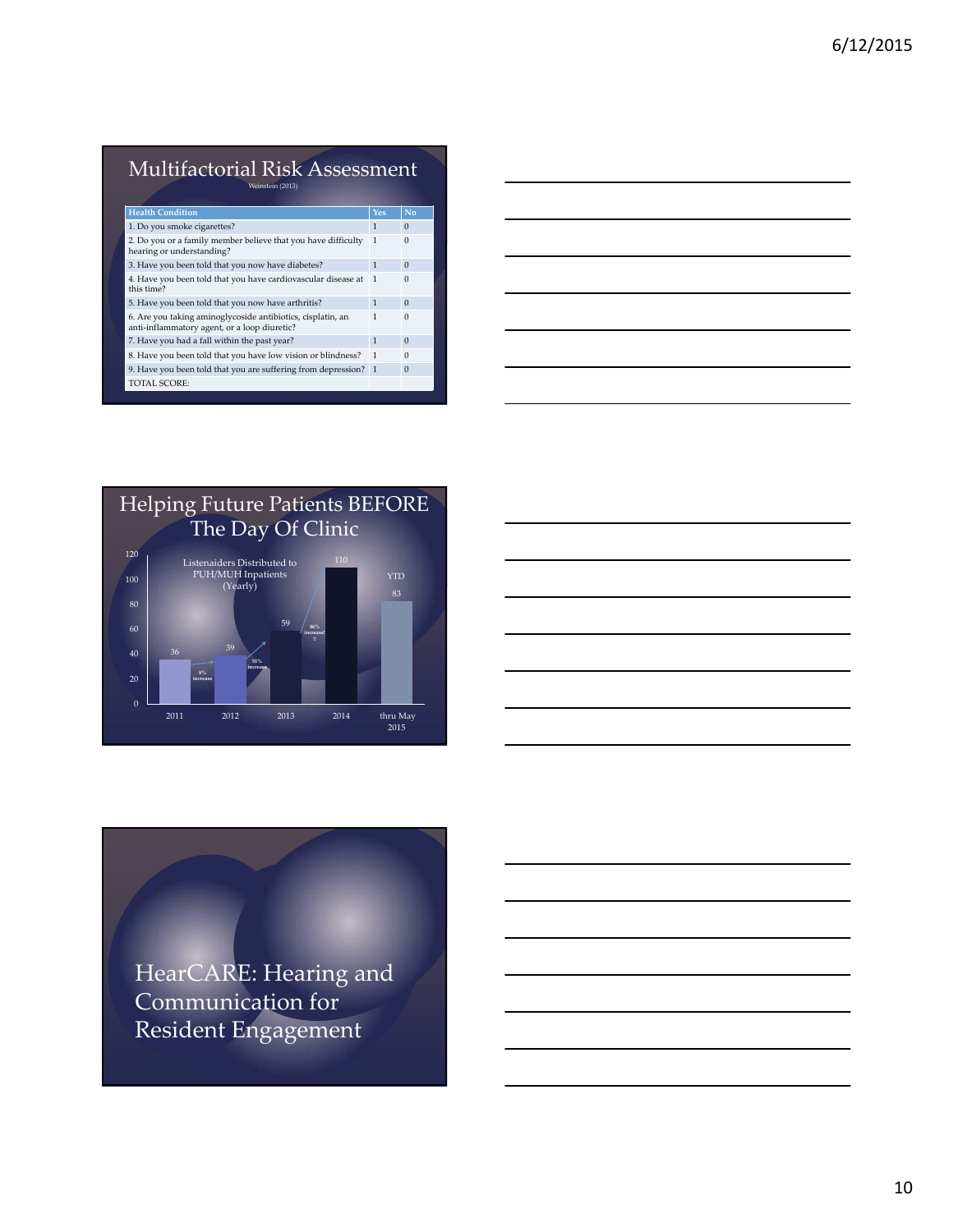## Consider the ways that hearing loss may affect a **resident's** care…



### Creation of a new position: Communication Facilitator

Non‐audiologist (cost effective) Internal training program Daily presence in assisted living facility

‐ meals ‐ assistance with personal

and group televisions ‐ group activities

‐ device maintenance